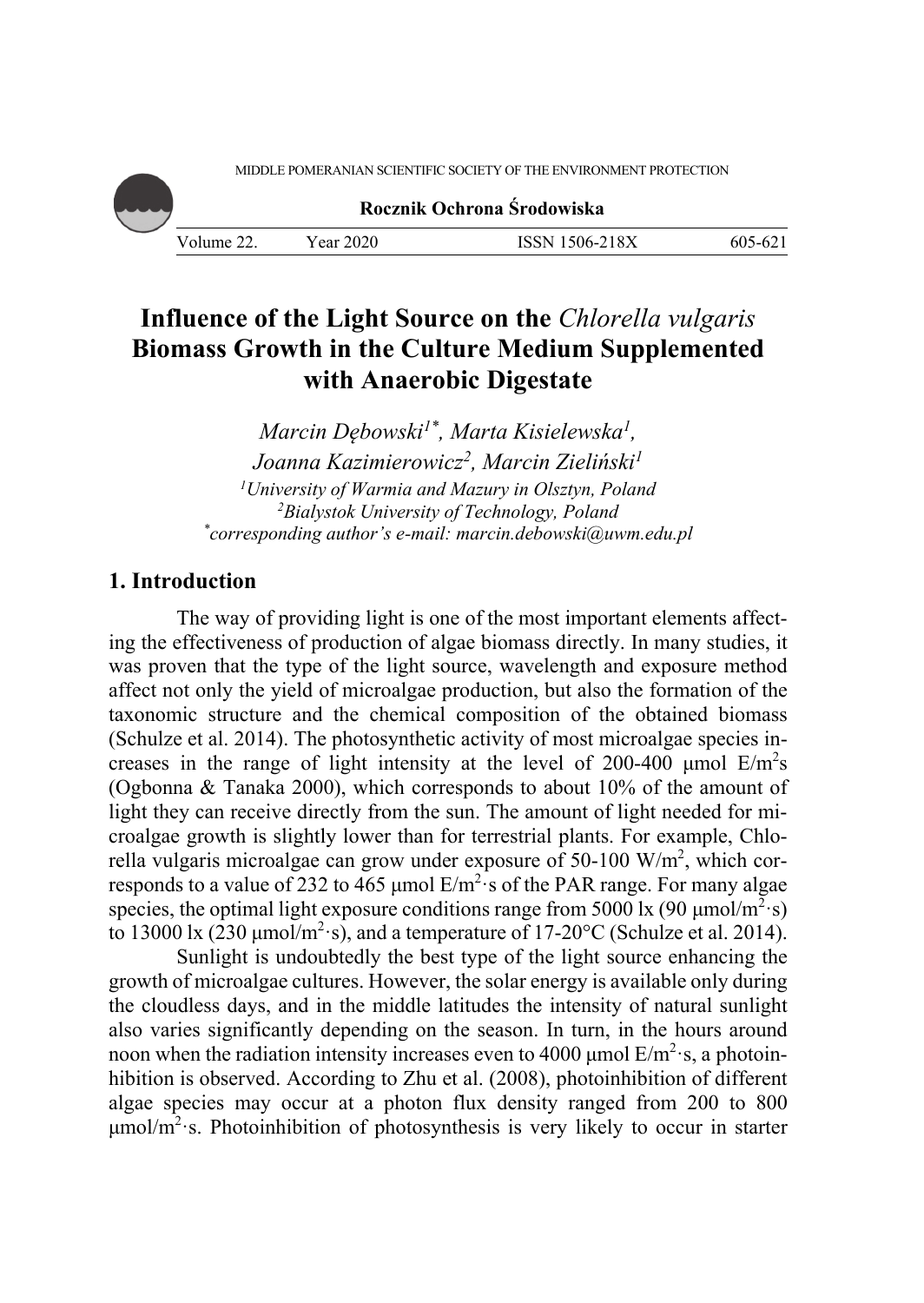cultures with low concentration of microalgae cells exposed to strong sunlight, where no cellular self*-*shading is observed (Goksan et al. 2003).

In the closed systems, photoinhibition can be reduced by choosing the proper type and intensity of light, as well as by increasing the contact surface of microalgae cells with light (Torzillo et al. 2003). The best way to eliminate the drawbacks of sunlight for microalgae cultivation is using the hybrid lighting systems in combination with LEDs (Szwaja et al. 2016).

Another method applying molecular tools is genetic reducing of the size of the chlorophyll antennas in microalgae cells. As a result, the efficiency of light energy adsorption is reduced, which allows for the proper and stable process of photosynthesis at a higher light intensity (Melis et al. 1999). In order to ensure the continuous microalgae biomass synthesis, a stable supply of the light energy should be ensured around the clock or in the established photoperiod required by some species of microalgae. Absence of light and inhibition of photosynthesis create anaerobic conditions in photobioreactors, contributing to reducing the rate of biomass growth and concentration of microalgae cells. Thus, in intensive microalgal production, artificial light sources are commonly used.

In the light of the above considerations, there is a need to find technological solutions ensuring optimal lighting conditions for technologically and economically effective production of microalgae biomass. The aim of the study was to determine the influence of the light source on the productivity of *Chlorella vulgaris* biomass cultivating on anaerobic digestate.

#### **2. Materials and methods**

#### **2.1. Microalgae inoculum, cultivation in photobioreactors and study organization**

The inoculum was a culture of *Chlorella vulgaris* originated from UTEX 2714 Culture Collection of Algae (University of Texas, Austin, USA).

Liquid algal culture was grown photoautotrophically in closed, vertical, tubular photobioreactors with an active volume of 2.5 L (inner diameter 76 mm and 550 mm height) made of transparent plexiglass. An initial concentration of the algae biomass in the photobioreactors was  $250\pm22$  mg total solids (TS)/L. Compressed air was delivered continuously at 200 L/h from the bottom of the reactors upwards by peristaltic pumps (Mistral 200). This ensured appropriate mixing of the culture medium, homogeneity of conditions in the entire reactor volume and introduction of atmospheric  $CO<sub>2</sub>$  to the culture. The temperature of the culture was maintained at  $23.0\pm2.0^{\circ}$ C.

The nutrient medium for *Chlorella vulgaris* cultivation was the mixture of liquid anaerobic digestate, tap water and synthetic medium. The digestate was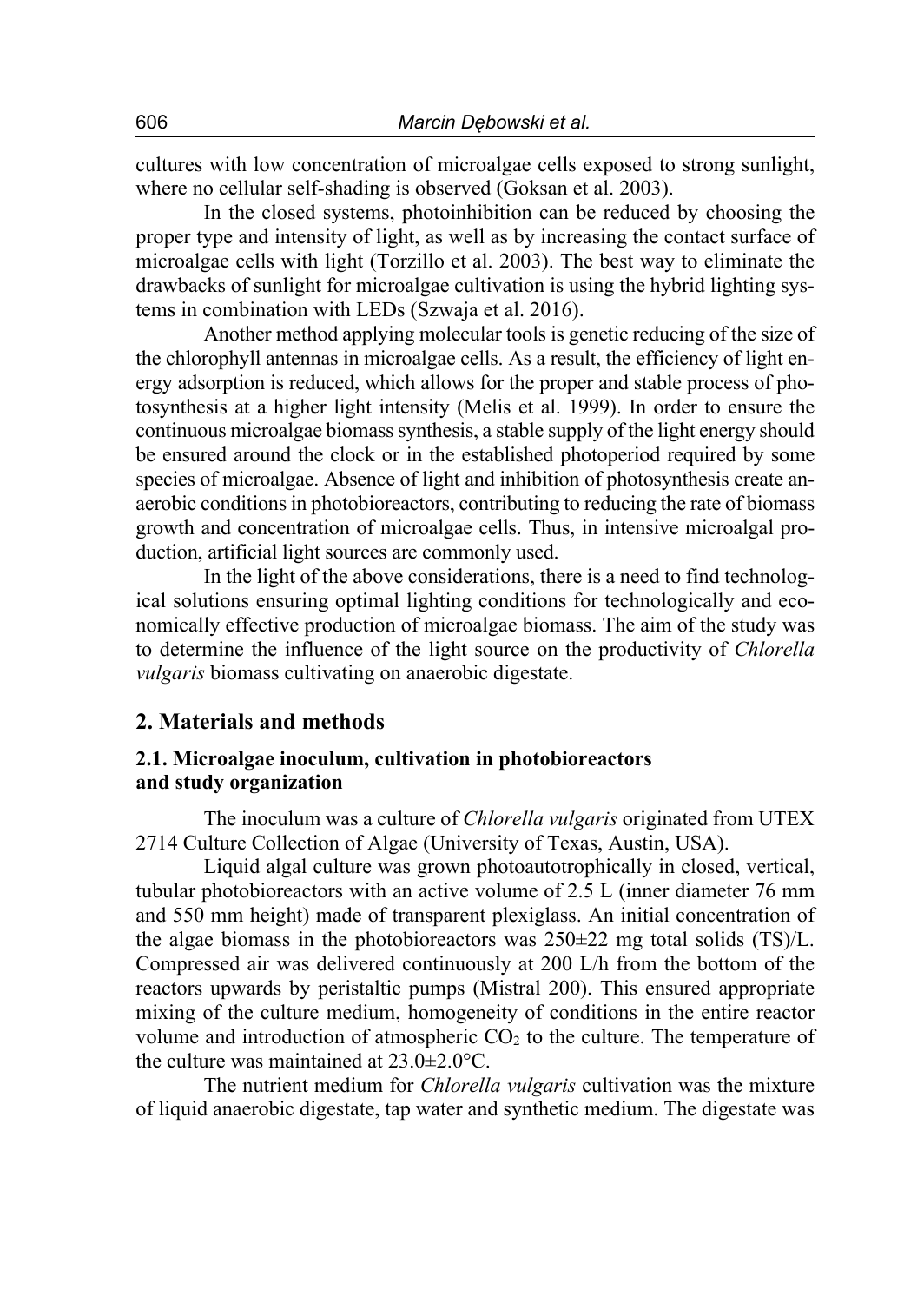obtained from an agricultural biogas plant operated in a technical scale feeding with maize silage and distillery stillage. The concentration of anaerobic sludge in reactor was maintained at the level of 5 g TS/L, the temperature was 40°C and organic loading rate was 2.4 kg of volatile solids (VS)/Lꞏd. Before using as a nutrient medium, digestate was centrifuged (MPW-251 Donserv, 10 min, 5000 rpm) and then autoclaved (30 min, 90°C). The chemical characteristics of anaerobic digestate is shown in Table 1. Due to a high color and the content of organic compounds, the digestate constituted 20% of the active volume of the photobioreactors in series 1 and 10% in series 2. The remaining part of the culture medium was tap water with synthetic medium composed of:  $NaNO<sub>3</sub>25 g/L$ , CaCl<sub>2</sub> $\cdot$ 2H<sub>2</sub>O 2.5 g/L, MgSO<sub>4</sub></sub>·7H<sub>2</sub>O 7.5 g/L, K<sub>2</sub>HPO<sub>4</sub>·3H<sub>2</sub>O 7.5 g/L, KH<sub>2</sub>PO<sub>4</sub> 17.5 g/L, NaCl 2.5 g/L, VB12 1.0 mL/L, VB1 1.0 mL/L, microelements 6.0 mL/L, Na<sub>2</sub>EDTA 0.75  $g/L$ , FeCL<sub>3</sub> $\cdot 6H_2O$  97.0 g/L, MnCl<sub>2</sub> $\cdot 4H_2O$  41.0 g/L, ZnCl<sub>2</sub> 5.0 g/L, NaMoO<sub>4</sub> $\cdot 2H_2O$ 4.0 g/L,  $CoCl<sub>2</sub>·6H<sub>2</sub>O$  2.0 g/L. The characteristics of the culture medium is shown in Table 2.

|                  | Unit                      | Concentration |                                   |  |
|------------------|---------------------------|---------------|-----------------------------------|--|
| Parameter        |                           | Raw digestate | Digestate<br>after centrifugation |  |
| Total solids     | mg/L                      | 12700±2400    | $350 \pm 34$                      |  |
| <b>COD</b>       | mg O <sub>2</sub> /L      | 10200±730     | 7950±370                          |  |
| BOD <sub>5</sub> | mg O <sub>2</sub> /L      | 5600±310      | 3700±190                          |  |
| <b>TN</b>        | $mg$ N/L                  | 2750±190      | 1805±91                           |  |
| $N-NH_4$         | $mg$ N-NH <sub>4</sub> /L | 2210±130      | 1300±73                           |  |
| TP               | $mg$ P/L                  | 185±22        | $124 \pm 14$                      |  |
| $P-PO4$          | $mg P-PO4/L$              | $158 \pm 14$  | $71\pm9$                          |  |
| pН               |                           | $6.9 \pm 0.4$ | $7.0 \pm 0.2$                     |  |

**Table 1.** Characteristics of anaerobic digestate used in the experiment

The photobioreactors were placed in a chamber covered with aluminium foil and were illuminated continuously by different light sources. The experiments in both series were divided into eight variants. The criterion used was the applied light source. Organization of the experimental variants is shown in Table 3.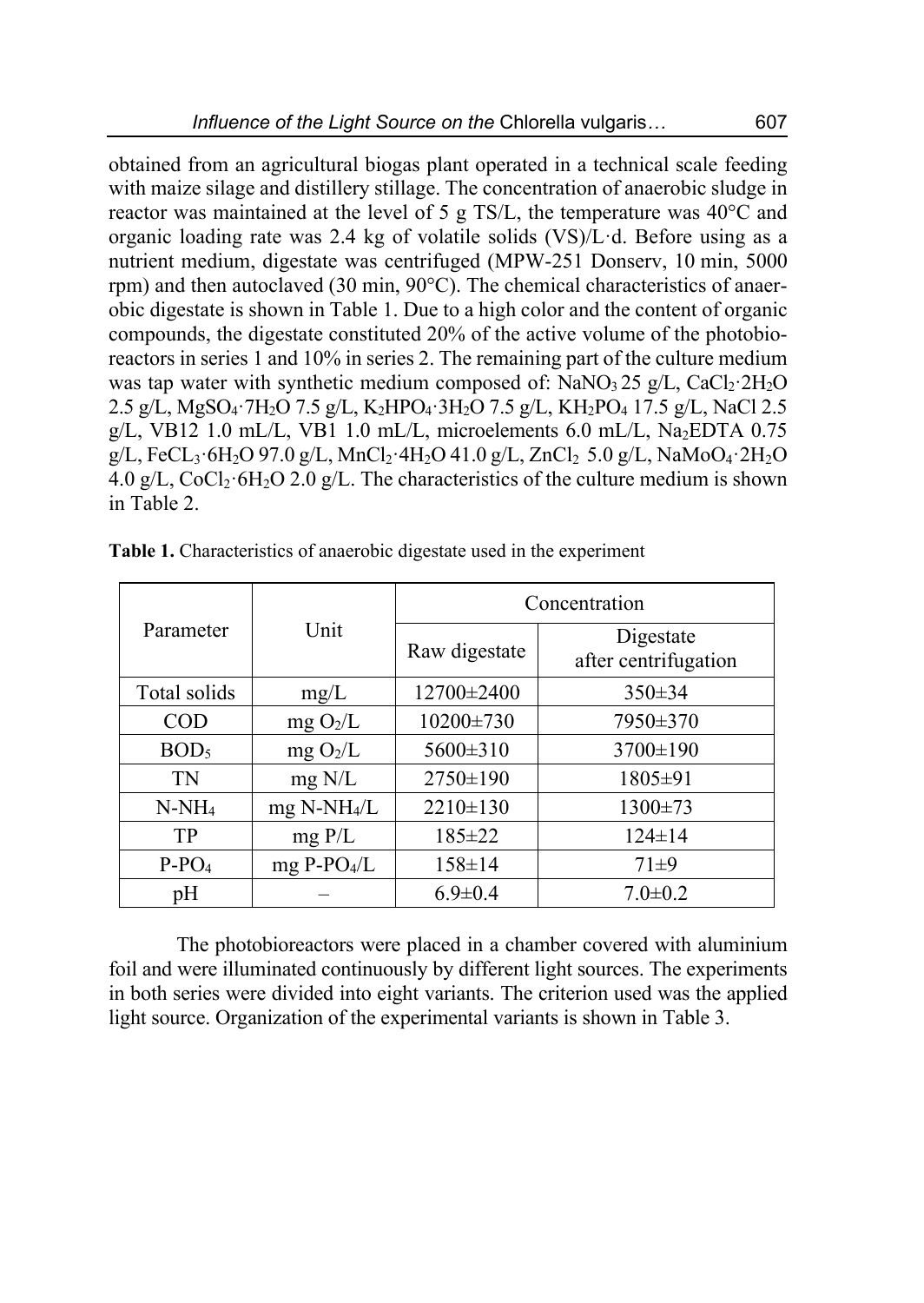| Parameter        | Unit                      | Concentration |               |  |
|------------------|---------------------------|---------------|---------------|--|
|                  |                           | Series 1      | Series 2      |  |
| Total solids     | mg/L                      | $71 + 21$     | $29 \pm 14$   |  |
| $\rm{COD}$       | mg O <sub>2</sub> /L      | 1590±210      | 780±113       |  |
| BOD <sub>5</sub> | mg O <sub>2</sub> /L      | 741±39        | 390±27        |  |
| TN               | $mg$ N/L                  | $361 \pm 42$  | $172 \pm 35$  |  |
| $N-NH_4$         | $mg$ N-NH <sub>4</sub> /L | $257 \pm 29$  | 129±21        |  |
| TP               | $mg$ P/L                  | $19\pm 6$     | $10\pm3$      |  |
| $P-PO4$          | $mg P-PO4/L$              | $12\pm3$      | $7.1 \pm 1.6$ |  |
| pH               |                           | $7.2 \pm 0.3$ | $7.1 \pm 0.2$ |  |

| <b>Table 2.</b> Characteristics of the culture medium used in the experiment |  |  |  |  |
|------------------------------------------------------------------------------|--|--|--|--|
|------------------------------------------------------------------------------|--|--|--|--|

**Table 3.** Organization of the experimental variants depending on the light source used

| Vari-<br>ant   | Light source                       | Wavelength $(\lambda)$<br>$\lceil nm \rceil$                              | Electric power<br>of the light source<br>$\lceil W \rceil$ |
|----------------|------------------------------------|---------------------------------------------------------------------------|------------------------------------------------------------|
| 1              | Fluorescent tube<br>- warm light   | Colour temperature:<br>3000 K                                             |                                                            |
| $\overline{2}$ | LED - Warm<br>light                | 2 local maximum at:<br>450 nm and 580 nm,<br>colour temperature:<br>6500K |                                                            |
| $\overline{3}$ | $LED - Red$<br>and Blue            | $640$ nm and $470$ nm                                                     | 100                                                        |
| 4              | Fluorescent tube<br>$-$ cold light | Colour temperature:<br>6500K                                              |                                                            |
| 5              | $LED - Blue$                       | 470 nm                                                                    |                                                            |
| 6              | $LED - Red$                        | 640 nm                                                                    |                                                            |
| 7              | Daylight                           | Mean colour<br>temperature: 5900K                                         | Exposed<br>to daylight                                     |
| 8              | High pressure<br>sodium lamp       | Essential spectrum:<br>570-620 nm, Colour<br>temperature: 2700K           | 100                                                        |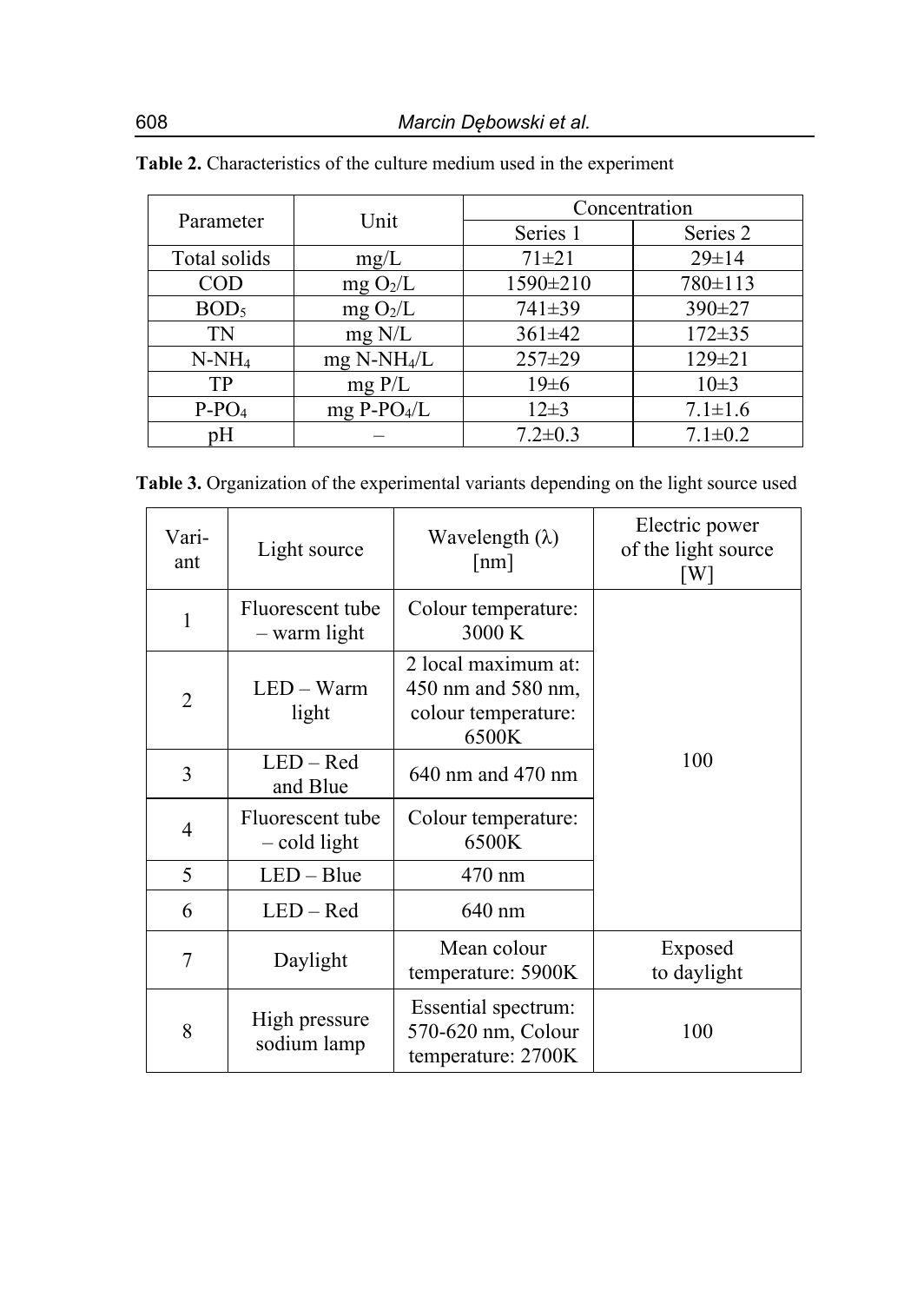#### **2.2. Analytical methods**

The cultivation of the microalgae was carried out for 10 days. After the cultivation process was ended, the obtained algae biomass was concentrated, separated and dehydrated by initial sedimentation and then by centrifugation for 10 min at 5000 rpm (MPW-251, Donserv). Determinations of TS and VS in the solid fraction were carried out by gravimetric analysis. In the supernatant, the concentration of ammonia nitrogen (N-NH4) was determined with cuvette tests using a DR 5000 spectrophotometer (Hach-Lange, Germany) with an HT 200s mineralizer (Hach-Lange, Germany). At the beginning and end of the experiment, the digestete and the cultivation medium were analyzed for biochemical oxygen demand  $(BOD<sub>5</sub>)$  with the Oxi-top control system (WTW, Germany) as well as chemical oxygen demand (COD), the concentrations of orthophosphates (P-PO4), total phosphorus (TP), total nitrogen (TN) with cuvette tests using a DR 5000 spectrophotometer (Hach-Lange, Germany) with an HT 200s mineralizer (Hach-Lange, Germany). The pH value was determined by a digital pH-meter (1000L, VWR). The taxonomic identification of microalgae biomass was conducted at microscope magnifications of: 1.25x10x40 or 1.25x10x100, and with algae analyzer (BB Moldanke, Germany). The light intensity supplied to the photobioreactors was measured using a luxometer NL-100 (Hanna).

#### **2.3. Statistical methods**

Each experimental variant was conducted in three replications. Statistical analysis of the obtained results was carried out using the Statistica 12.0 PL package (Statsoft, Inc.). Hypothesis on the distributions of the individual studied variables was verified based on the Shapiro-Wilk test. In order to ascertain the significance of the differences between the variables, an analysis of variance (ANOVA) was carried out. Variance homogeneity in groups was confirmed using the Levene test. In order to determine the significance of the differences between the analysed variables, the HSD Tukey test was used. In the tests, a significance level was assumed as  $p = 0.05$ .

The formulas that can predict the biomass concentration depending on medium characteristic were developed during the study. A multiple regression model using a stepwise progressive regression algorithm was used to identify the relevant predictor variables in the formulas, among the investigated variables by Statistica 12.0 PL package (Statsoft, Inc.). Then, the residual analysis were carried out to validate the regression models.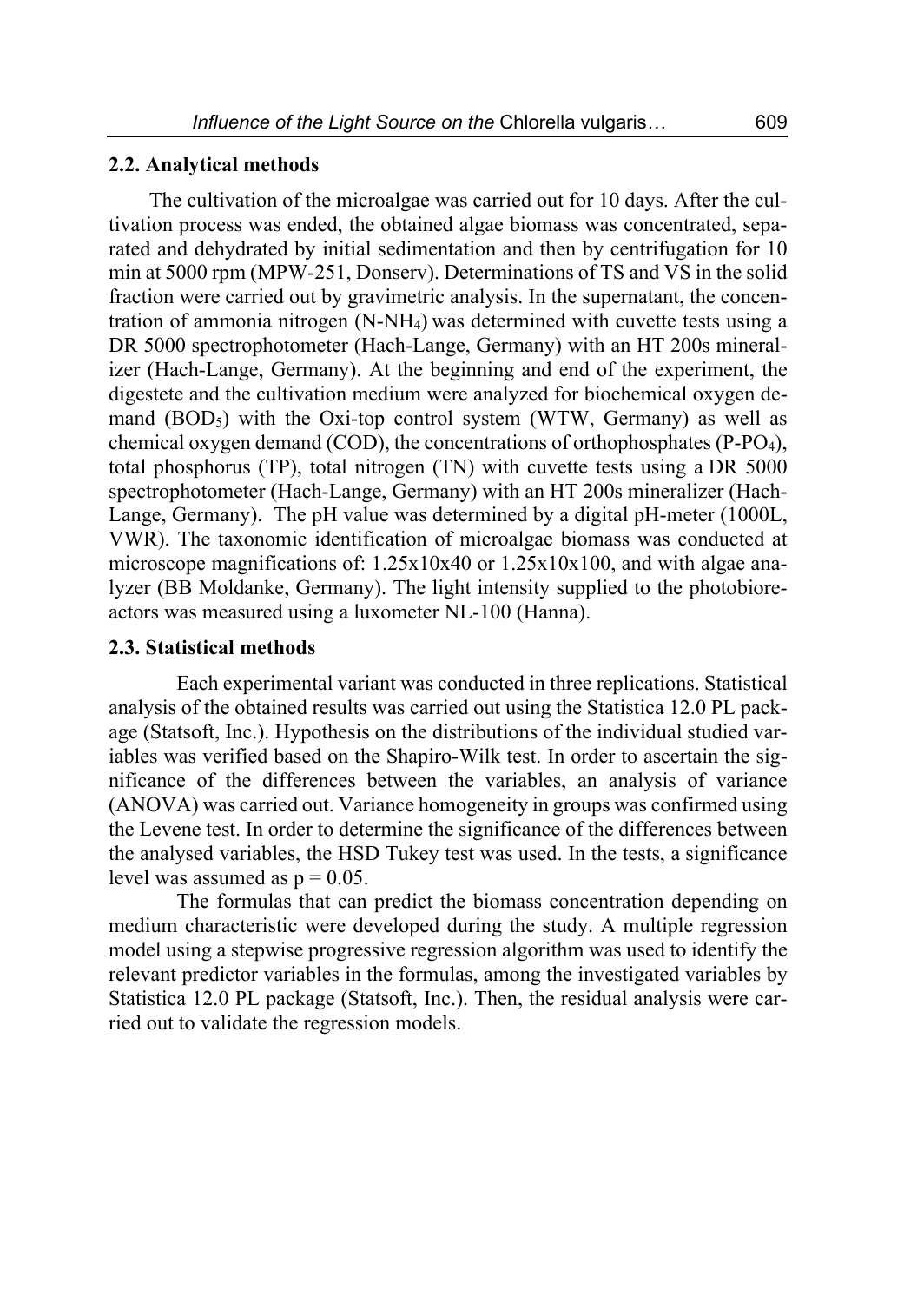### **3. Results and discussion**

#### **3.1. Biomass concentration**

According to the literature, light-emitting diodes (LEDs) may become the most important light sources around the world and their application in the intensive algal production systems should to be carefully considered. It has been proven, that using the LEDs as a light source in photobioreactors improve the productivity of microalgal biomass. However, only a balanced mix of wavelengths enhanced the growth of algae depending on the photosynthetic pigments composition and concentration found in the cells (Schulze et al. 2014). For this reason, our experiments studied the influence of the light source on the *Chlorella vulgaris* biomass growth. Due to the low photosynthetic quantum yield in natural systems, there is a need to optimize the regime of the light exposition in microalgal biotechnology (Abu-Ghosh et al. 2016, Zhao et al. 2013). The excess of light energy has an adverse impact on photosynthetic apparatus, thus microalgae have some strategies to control the surplus sunlight energy absorbed in photosystems (Wobbe et al. 2016). The photosynthetic conversion process, and hence also the biomass productivity are strongly dependent on the source and amount of light during the culturing (Pruvost et al. 2015, Moheimani et al. 2013).

During the study, the highest concentrations of *Chlorella vulgaris* biomass averaged  $1810\pm77$  mg TS/L and  $1640\pm201$  mg TS/L were observed in series 2 in variants 1 and 2, respectively (Fig. 1-3). In other variants significantly lower  $(p = 0.05)$  biomass productivity ranged from 1110 $\pm$ 137 mg TS/L in variant 3 to 730±71 mg TS/L in variant 7 were observed (Fig. 1, Fig. 3). In series 2 the lowest biomass production of 440±93 mg TS/L in variant 8 was noted with the high pressure sodium lamp light source (Fig. 1, Fig. 3).

The similar tendency is found in series 1 (Fig. 1, Fig. 2). In variants 1 and 2, the highest biomass concentrations of 1420±159 mg TS/L and 1230±112 mg TS/L were respectively obtained (Fig. 1). The productivity of *Chlorella vulgaris* biomass in other variants was statistically comparable  $(p = 0.05)$  to obtained in series 2, and the concentration of biomass ranged in the narrow range from 920±21 mg TS/L to 730±77 mg TS/L. Only in variant 8, it was achieved  $412\pm 83$  mg TS/L (Fig. 1, Fig. 3).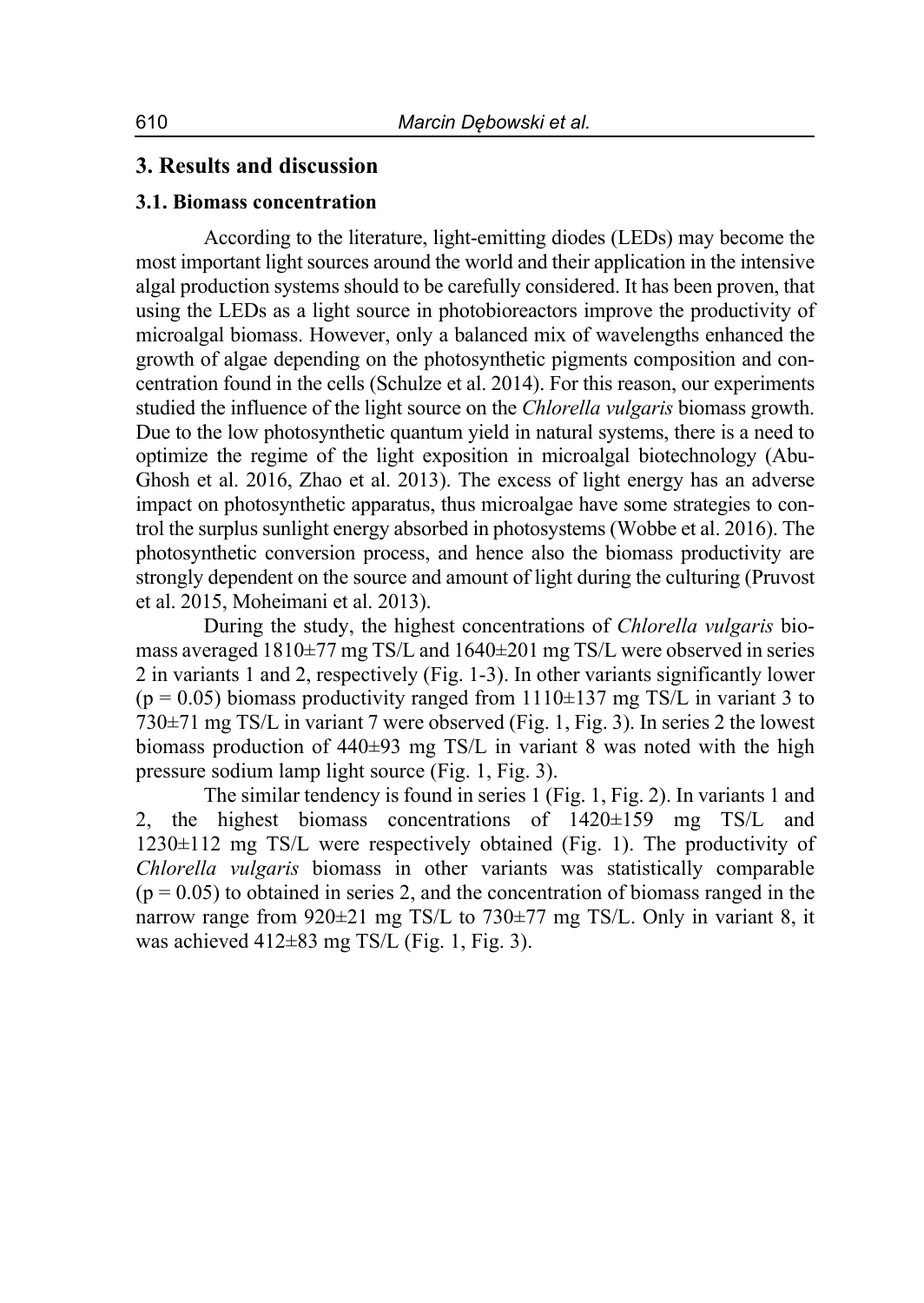

**Fig. 1.** Final biomass concentration of *Chlorella vulgaris* depending on the experimental variant



**Fig. 2.** Changes in biomass concentration of *Chlorella vulgaris* in series 1 depending on the experimental variant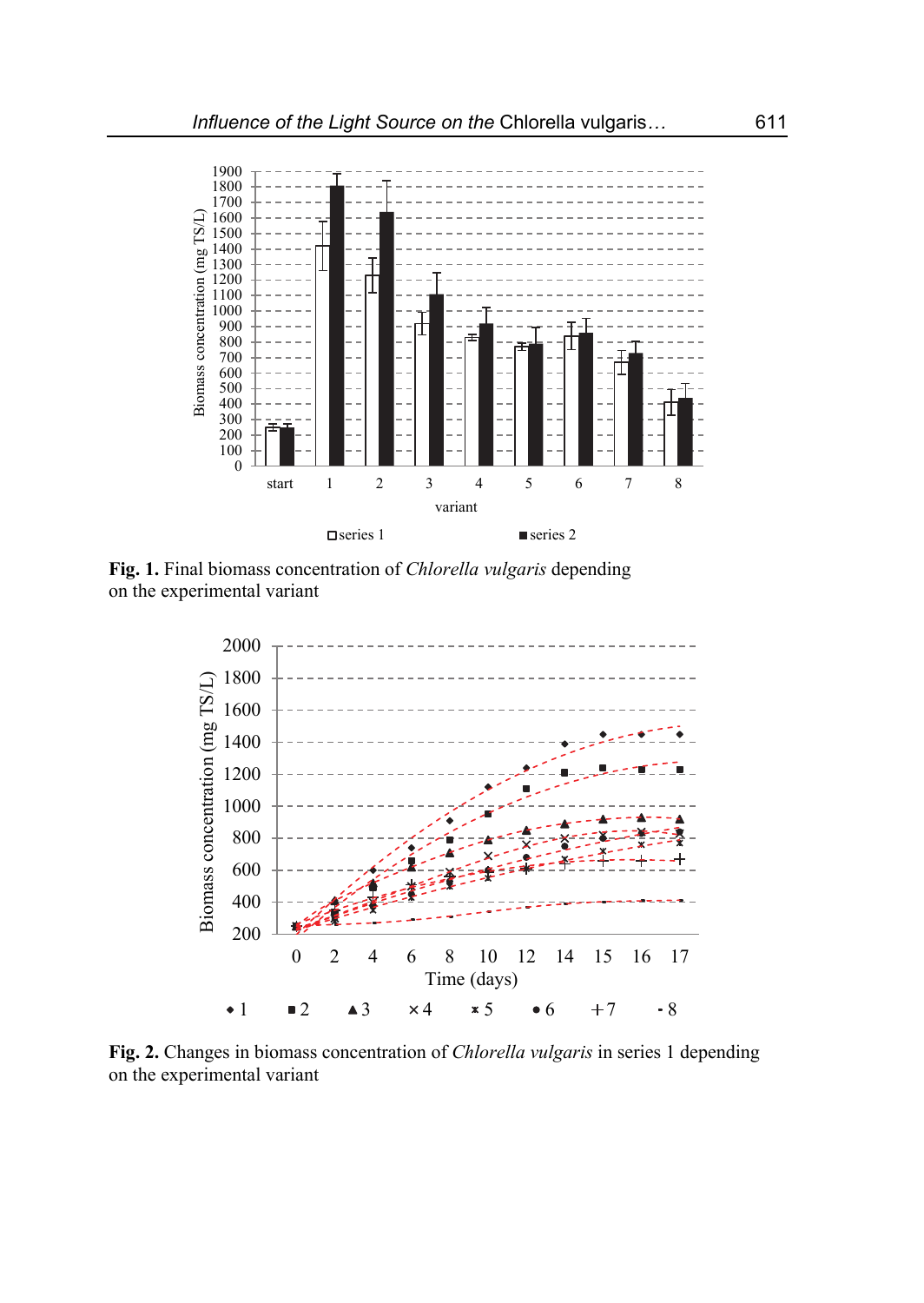

**Fig. 3.** Changes in biomass concentration of *Chlorella vulgaris* in series 2 depending on the experimental variant

#### **3.2. Organic compounds and nutrient removal from the culture medium**

Light spectral quality and intensity significantly influence the microalgal growth, thus it should be considered when choosing a source of light in intensive biomass production and nutrients removal from the culture medium (Wobbe et al. 2016, Baer et al. 2016, Teo et al. 2014). Our studies also confirmed this relationship. The light absorption by microalgae is closely dependent to their chemical composition. The intensity of light should be delivered uniformly to photobioreactors providing a sufficient amount of energy to the cells in the culture (Baer et al. 2016, Teo et al. 2014).

Type of the light source significantly affected the efficiency of COD removal from digestate in series 1 (Fig. 4). The lowest COD concentration at the end of experiment of 903 $\pm$ 55 mg O<sub>2</sub>/L was noted in variant 1, and the highest of  $1610\pm21$  mg O<sub>2</sub>/L in variant 8. These values were significantly different (p = 0.05) from those obtained in other experimental variants, in which the COD concentration ranged from 1070 $\pm$ 230 mg O<sub>2</sub>/L to 1273 $\pm$ 112 mg O<sub>2</sub>/L. In series 2, the concentrations of COD were statistically comparable regardless of the type of light, and they ranged from 519 $\pm$ 31 mg O<sub>2</sub>/L in variant 1 to 710 $\pm$ 91 mg O<sub>2</sub>/L in variant 4 (Fig. 4). The lowest  $BOD_5$  concentration in the culture medium was observed in variant 1 and 2, irrespective of its initial concentration in the culture medium (Fig. 5). In other variants, the concentrations of  $BOD<sub>5</sub>$  were significantly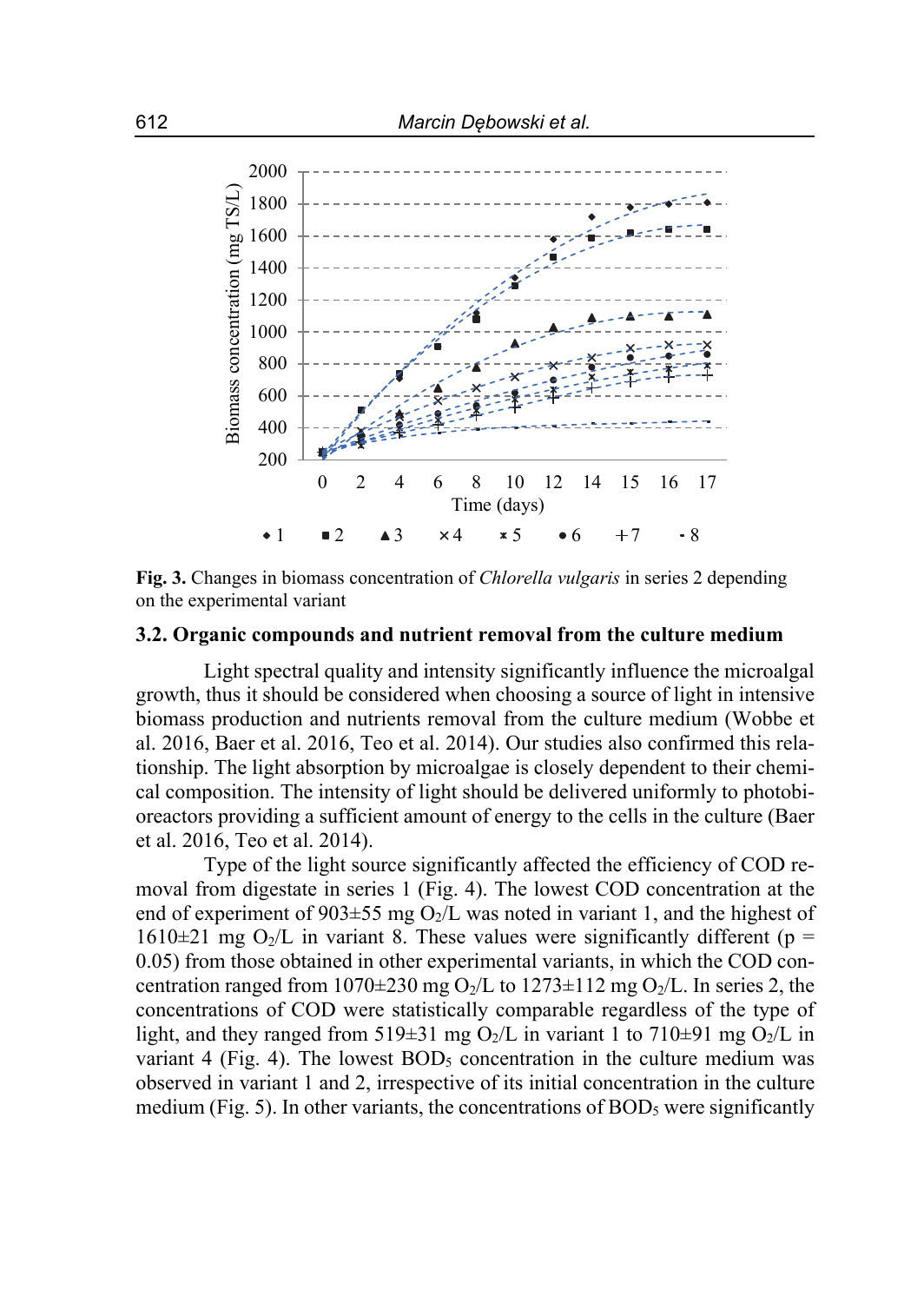higher than those recorded in variant 1 and 2, and amounted to  $260\pm19$  mg O<sub>2</sub>/L in variant 4 to 330 $\pm$ 22 mg O<sub>2</sub>/L in variant 5. In series 1, the highest BOD<sub>5</sub> concentration of 699 $\pm$ 73 mg O<sub>2</sub>/L was found in variant 8 (Fig. 5).

The efficiency of nitrogen removal was directly related to the biomass productivity. The lowest concentrations of N-NH4 (below 50 mg/L) and TN in the culture medium at the end of experiment were observed in variants 1 and 2, irrespective of the series (Fig. 6-7). In variants 3 to 8 significantly ( $p = 0.05$ ) higher concentrations of N-NH<sub>4</sub> were noted (Fig. 6). In series 1, they ranged from 121 $\pm$ 26 to 182 $\pm$ 32 mg N-NH<sub>4</sub>/L, while in series 2 from 72 $\pm$ 5 to 94 $\pm$ 21 mg N-NH4/L (Fig. 6). A similar tendency was observed for TN removal (Fig. 7). In series 1, the lowest TN concentrations of  $73\pm39$  mg TN/L in variant 1 and  $117\pm21$ mg TN/L in variant 2 were recorded ( $p = 0.05$ ). In other variants, TN concentration was about 250 mg TN/L. In series 2, the lowest TN concentration of  $21\pm9$ mg/L was obtained in variant 1, which was significantly higher by  $66\pm19$  mg TN/L than noted in series 2. In other variants, the amount of TN was above 100 mg/L (Fig. 7).



**Fig. 4.** Final COD concentration in the culture medium depending on the experimental variant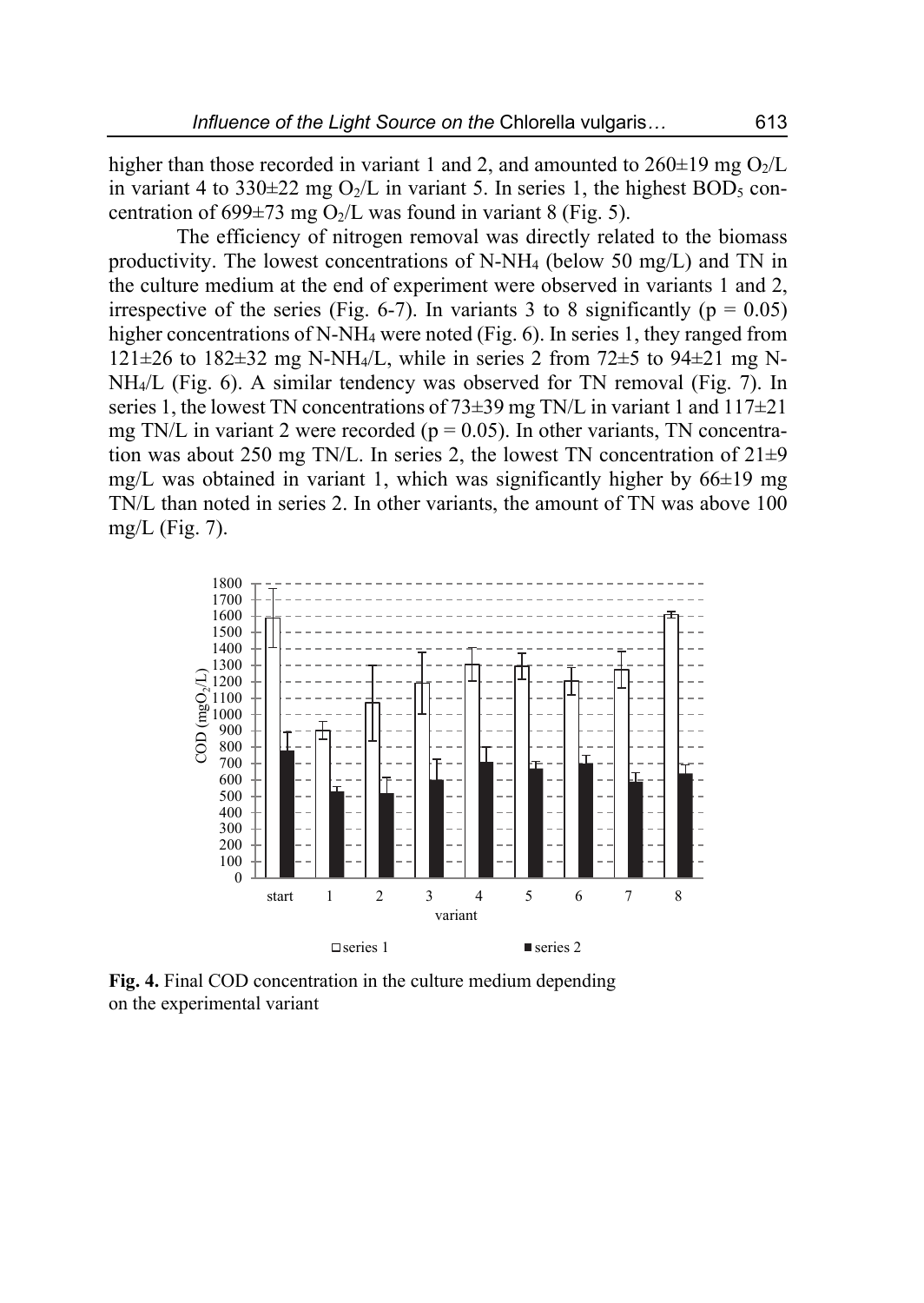

Fig. 5. Final BOD<sub>5</sub> concentration in the culture medium depending on the experimental variant



**Fig. 6.** Final N-NH4 concentration in the culture medium depending on the experimental variant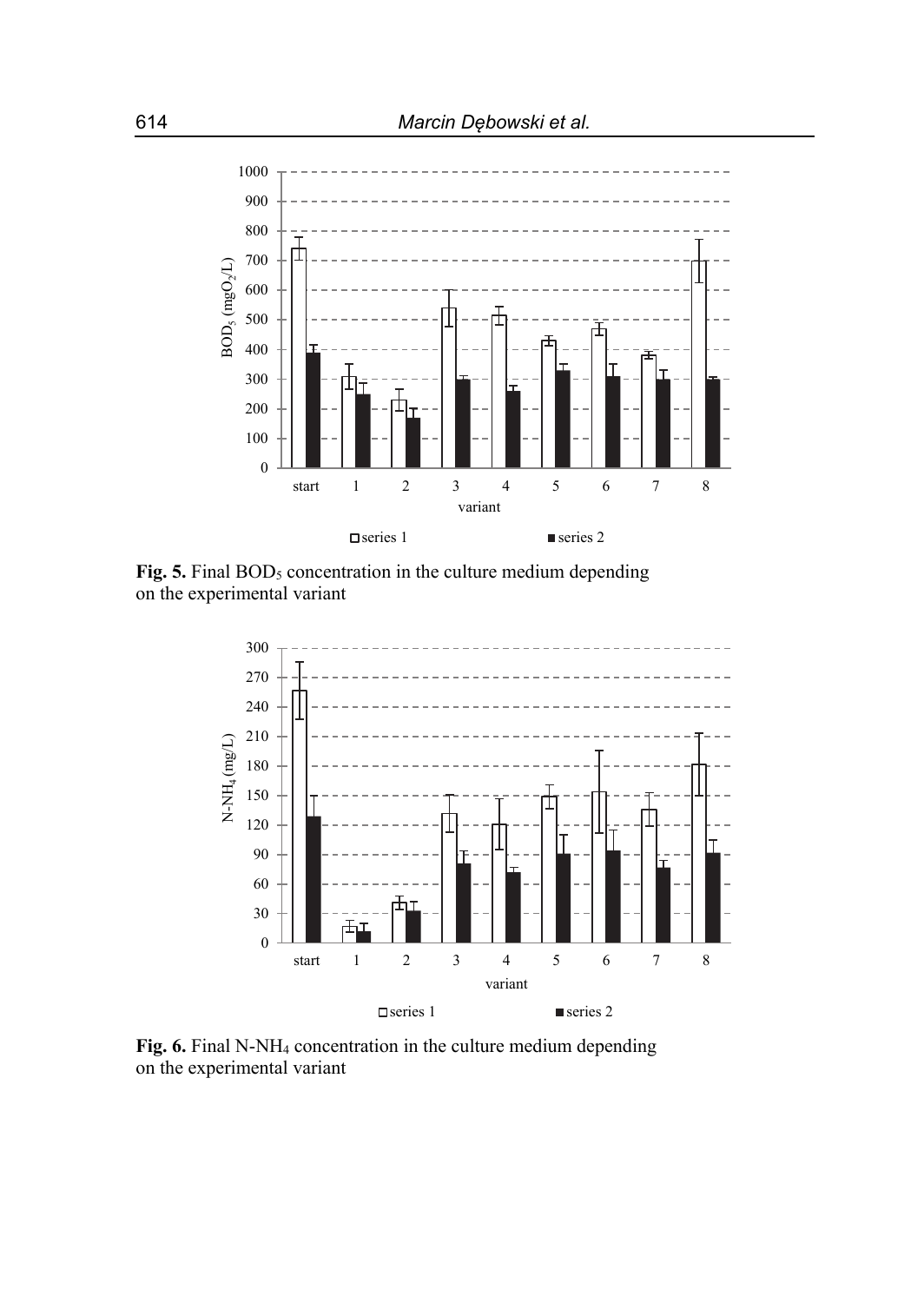

**Fig. 7.** Final TN concentration in the culture medium depending on the experimental variant

The most important advantages of using artificial light sources are stability and easy controlling, as well as simply incorporation into photobioreactors design. According to the literature, microalgae biomass production efficiency and organic compounds removal from the culture medium were greater with using artificial light sources comparing to sunlight (Wobbe et al. 2016, Baer et al. 2016, Kim et al. 2014, Hashimoto et al. 2015). The presented studies also confirmed this dependence.

Regardless of the experimental series and variant, the effective phosphorus removal from the culture medium was observed. The initial concentrations of phosphates in series 1 and 2 were respectively  $12\pm3.0$  mg P-PO<sub>4</sub>/L and 7.1 $\pm$ 1.6 mg P-PO<sub>4</sub>/L, while total phosphorus concentrations were 19 $\pm$ 6.0 mg TP/L in series 1 and  $10\pm3.0$  mg TP/L in series 2 (Fig. 8-9). In series 1, phosphates concentration at the end of the experiment ranged from  $0.9\pm 0.2$  mg P-PO<sub>4</sub>/L in variant 1 to 2.4 $\pm$ 0.3 mg P-PO<sub>4</sub>/L in variant 5, while in series 2, it was in the range of 0.7 $\pm$ 0.3 mg P-PO<sub>4</sub>/L in variant 1 to 1.4 $\pm$ 0.3 mg P-PO<sub>4</sub>/L in variant 6 and 7 (Fig. 8). The lowest concentration of TP was noted in variant 1, series 1  $(2.6\pm0.7 \text{ mg/L})$  and in variant 1, series  $2(0.8\pm0.1 \text{ mg/L})$ , (Fig. 9).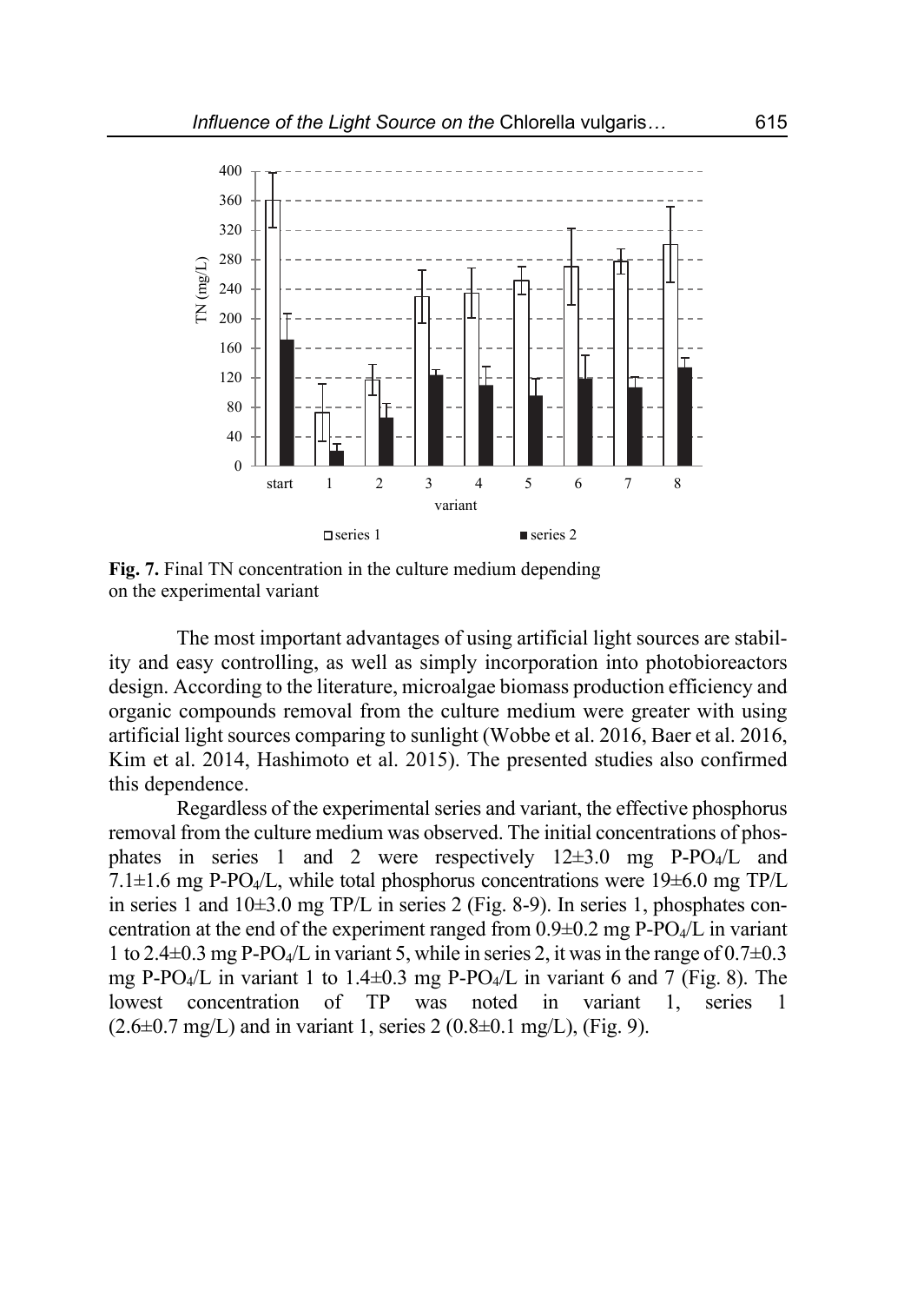

Fig. 8. Final P-PO<sub>4</sub> concentration in the culture medium depending on the experimental variant



**Fig. 9.** Final TP concentration in the culture medium depending on the experimental variant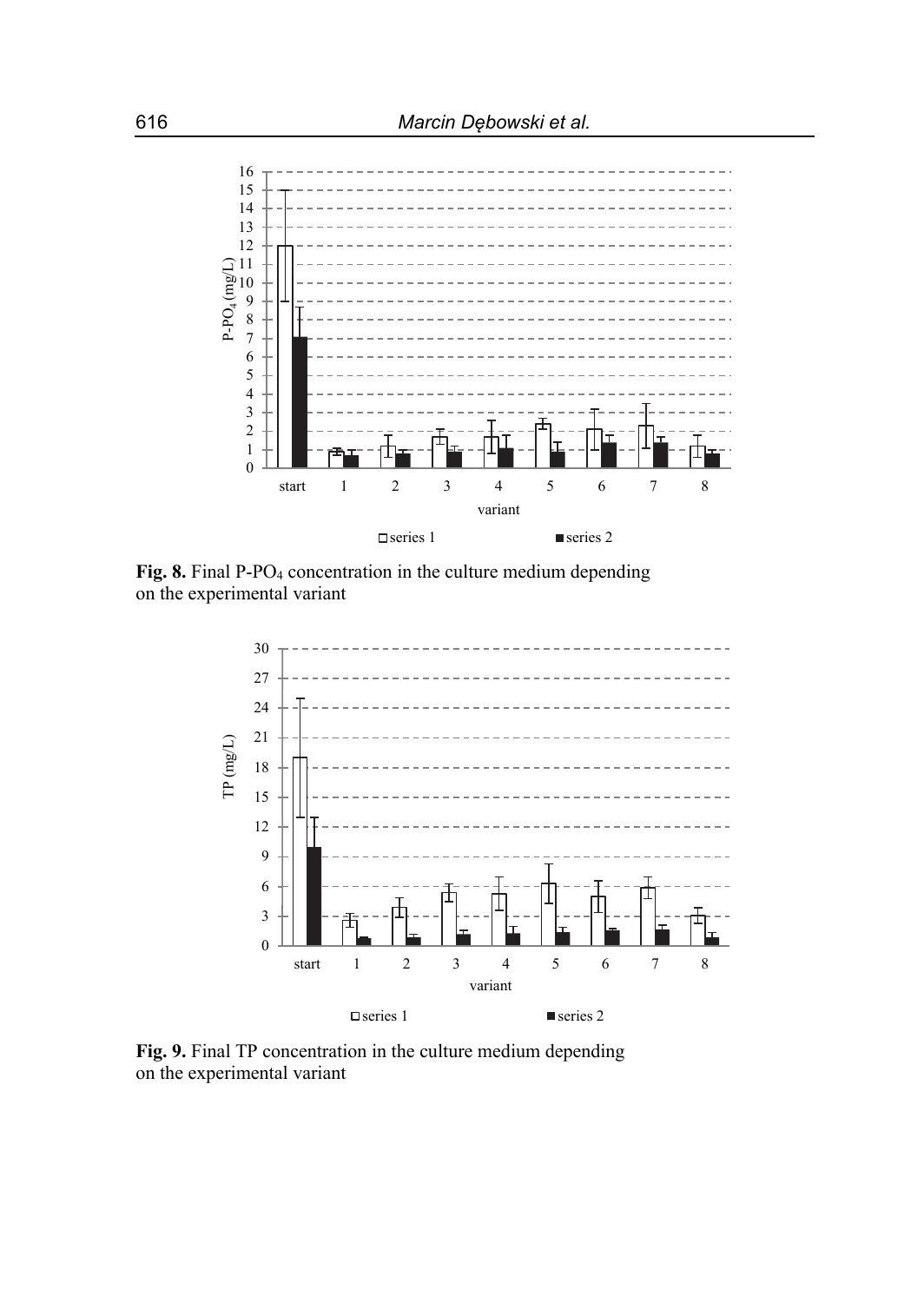It has been found, that the quantity of direct and diffused light irradiation significantly affect microalgal biomass productivity. However, the light energy limitation is one of the main problems in outdoor photobioreactors exploitation (Pawar 2016, Pruvost 2016). In the intensive microalgal cultivation, maximizing the light absorbed by the cells is a critical factor, because low light conditions may lead to inhibit the biomass growth. The highest biomass productivity can be achieved through continuous algal cultivation in photobioreactors exposed to the constant artificial lighting (Pruvost 2016, Vitova 2015). However, the continuous supplying of light is energy intensive (Wobbe et al. 2016, Kim et al. 2014, Wang et al 2014). Light emitting diodes (LEDs) have been widely used as an alternative to conventional fluorescent and halogen lamps (Liu et al.2017, Wobbe et al. 2016, Singh et al. 2016, Baer et al. 2016) and they are characterized by narrow*-*band emission spectrum (Vadiveloo et al. 2015, Baer et al. 2016). It has been proved that microalgae cultivated under blue or red monochromatic light enhanced their growth rates as compared to cultures grown under multi-chromatic white light (Liu et al. 2017, Vadiveloo et al. 2015, Baer et al. 2016).

The multiple regression models were developed to indicate variables statistically significantly affecting the microalgae biomass production, and analysis showed that they are COD, N-NH<sub>4</sub> and P-PO<sub>4</sub> concentrations. The estimated values of biomass productivity in the equations in relation to the results obtained in the experimental works are very high, which indicates the correctness of the assumptions made and the practical value of the optimization procedure. The regression formulated models equations for the estimation of biomass production, with their determination coefficients and standard errors are presented in Table 4.

| Vari-<br>ant | Formula                                                          | $\mathbb{R}^2$ | SE.    |
|--------------|------------------------------------------------------------------|----------------|--------|
| 1            | $BC = 1,042COD - 13,241N - NH4$<br>$+100,218P - PO4 + 1994,013$  | 0,9634         | 28,744 |
| 2            | $BC = 1,186COD - 15,080N - NH4$<br>$+ 114,137P - PQ4 + 1849,570$ | 0,9377         | 24,989 |
| 3            | $BC = 0.550 COD - 6.988N - NH4$<br>$+ 52,893P - PO4 + 1207,118$  | 0,9155         | 19,555 |
| 4            | $BC = 0,2604COD - 3,3103N - NH4$<br>$+25,0545P - PQ4 + 966,0033$ | 0,9267         | 16,792 |

**Table 4.** Regression equation for the estimation of *Chlorella vulgaris* biomass concentration (BC) with determination coefficient  $(R^2)$  and standard error (SE)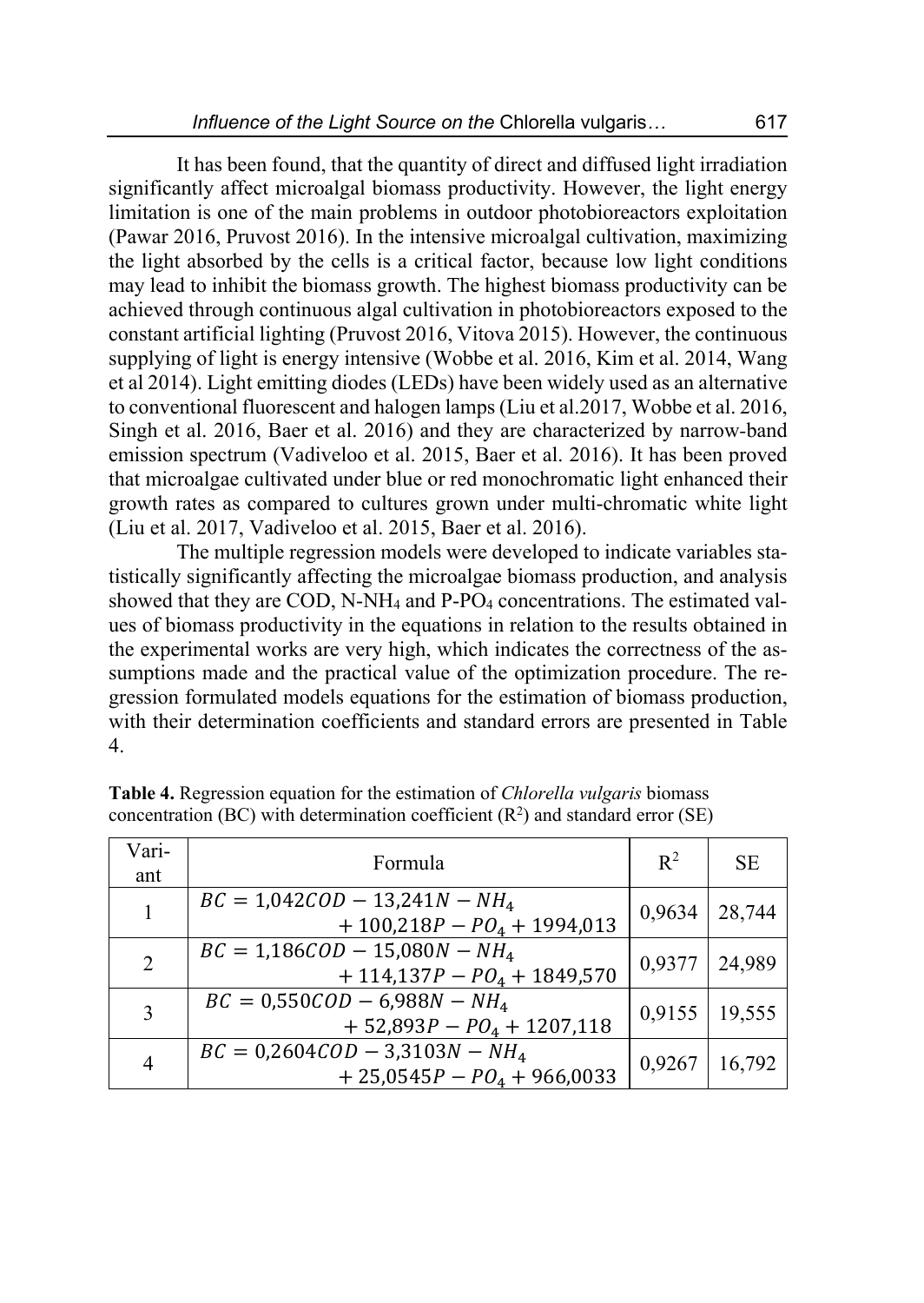| Table 4. cont. |  |
|----------------|--|
|----------------|--|

| Vari-<br>ant | Formula                                                            | $\mathbb{R}^2$ | <b>SE</b> |
|--------------|--------------------------------------------------------------------|----------------|-----------|
| 5            | $BC = 0.0579COD - 0.7356N - NH4$<br>$+5,5677P - PQ_4 + 800,2230$   | 0,9274         | 12,772    |
| 6            | $BC = 0.0579COD - 0.7356N - NH4$<br>$+5,5677P - PO4 + 870,2230$    | 0,9441         | 15,716    |
| 7            | $BC = 0.1736COD - 2.2068N - NH4$<br>$+ 16,7030P - PQ4 + 760,6689$  | 0,9252         | 10,593    |
| 8            | $BC = 0.0810 COD - 1.0299N - NH4$<br>$+ 7,7947P - PQ_4 + 454,3121$ | 0,9389         | 7,554     |

 $BC - \text{biomass concentration [mg/L]}$ 

 $\widehat{COD}$  – initial COD concentration in the culture medium [mg O<sub>2</sub>/L]

 $N - NH_4$  – initial  $N - NH_4$  concentration in the culture medium [mg/L]

 $P - PO<sub>4</sub> - initial P - PO<sub>4</sub>$  concentration in the culture medium [mg/L]

## **4. Conclusions**

The studies proved that the light source significantly enhanced the efficiency of *Chlorella vulgaris* growth on anaerobic digestate. The highest biomass production was observed in variants with the fluorescent tube-warm light (color temperature 3000K) and the LED-warm light with 2 local maximum at 450 nm and 580 nm (color temperature 6500K). In variants with the pressure sodium lamp with the essential spectrum 570-620 nm (color temperature 2700K), the production of microalgae biomass was the lowest.

The efficiency of organic compounds expressed as COD and BOD<sub>5</sub> removal, as well as N-NH4 and TN removal was dependent on the final concentration of microalgae biomass in the culture medium. In variants with the highest *Chlorella vulgaris* biomass production, the lowest concentrations of these indicators in the culture medium were observed at the end of the experiment. In turn, phosphorus compounds were removed effectively irrespective of the light source used and the concentration of microalgae biomass.

It was found, that anaerobic digestate characteristics influenced the efficiency of *Chlorella vulgaris* growth. Higher amount of digestate in the culture medium (20% by volume) significantly reduced biomass productivity. It was associated with increasing in color intensity, turbidity and suspension solids concentration in the culture medium, which reduced light penetration. The multiple regression analysis showed that the initial concentrations of COD, N-NH4 and P-PO4 statistically significantly affected the biomass production efficiency.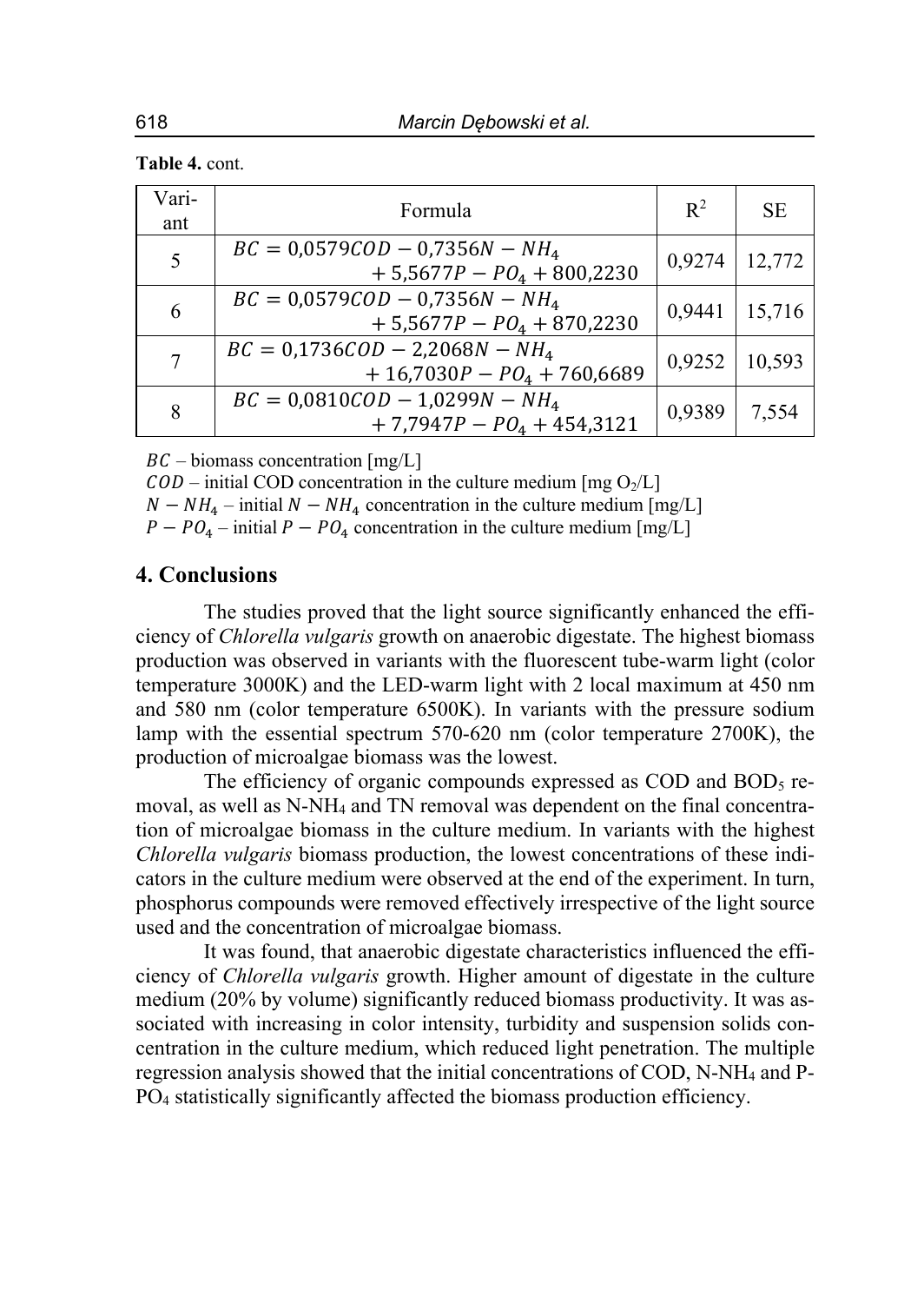*The study was carried out in the framework of the project under a program BIOSTRATEG funded by the National Centre for Research and Development "Processing of waste biomass in the associated biological and chemical processes "BIOSTRATEG2/296369/5/NCBR/2016.* 

#### **References**

- Abu-Ghosh, S., Fixler, D., Dubinsky, Z., Iluz, D. (2016). Flashing light in microalgae biotechnology. *Bioresource Technology*, *203*, 357-63.
- Baer, S., Heining, M., Schwerna, P., Buchholz, R., Hübner, H. (2016). Optimization of spectral light quality for growth and product formation in different microalgae using a continuous photobioreactor. *Algal Research*, *14*, 109-15.
- Goksan, T., Dumaz, Y., Gokpinar, S. (2003). Effect of light paths lengths and initial culture density on the cultivation of Chaetoceros muelleri (Lemmermann, 1898). *Aquaculture*, *217*, 431-436.
- Hashimoto, H., Sugai, Y., Uragami, C., Gardiner, AT., Cogdell, RJ. (2015). Natural and artificial light-harvesting systems utilizing the functions of carotenoids. *Journal of Photochemistry Photobiology, C*, *25*, 46-70.
- Kim, DG., Lee, C., Park, SM., Choi, YE. (2014). Manipulation of light wavelength at appropriate growth stage to enhance biomass productivity and fatty acid methyl ester yield using Chlorella vulgaris. *Bioresource Technology*, *159*, 240-8.
- Liu, J., Song, Y., Qiu, W. (2017). Oleaginous microalgae Nannochloropsis as a new model for biofuel production: review and analysis. *Renewable & Sustainable Energy Reviews, 72*, 154-62.
- Melis, A., Neidhardt, J., Benemann, J.R. (1999). Dunaliella salina (Chlorophyta) with small chlorophyll antenna size exhibit higher photosynthetic productivities and photon use efficiencies than normally pigmented cells. *Journal of Applied Phycol*ogy, *10*, 515-525.
- Moheimani, NR., Parlevliet, D. (2013). Sustainable solar energy conversion to chemical and electrical energy. *Renewable & Sustainable Energy Reviews*, *27*, 494-504.
- Ogbonna, J.C., Tanaka, H. (2000). Light requirement and photosynthetic cell cultivation – development of processes for efficient light utilization in photobioreactors. *Journal of Applied Phycol*ogy, *12,* 207-218.
- Pawar, S. (2016). Effectiveness mapping of open raceway pond and tubular photobioreactors for sustainable production of microalgae biofuel. *Renewable & Sustainable Energy Reviews*, *62,* 640-53.
- Peter, S.C., Schulze, Luısa, A., Barreira, Hugo G.C., Pereira, Jose A., Perales, Joao C.S., Varela. (2014). Light emitting diodes (LEDs) applied to microalgal production. *Trends in Biotechnology*, *32*(8), 422-430.
- Pruvost, J., Cornet, JF., Le Borgne, F., Goetz, V., Legrand, J. (2015). Theoretical investigation of microalgae culture in the light changing conditions of solar photobioreactor production and comparison with cyanobacteria. *Algal Research*, *10*, 87-99.
- Pruvost, J., Le Gouic, B., Lepine, O., Legrand, J., Le Borgne, F. (2016). Microalgae culture in building-integrated photobioreactors: biomass production modelling and energetic analysis. *Chemical Engineering Journal*, *284*, 850-61.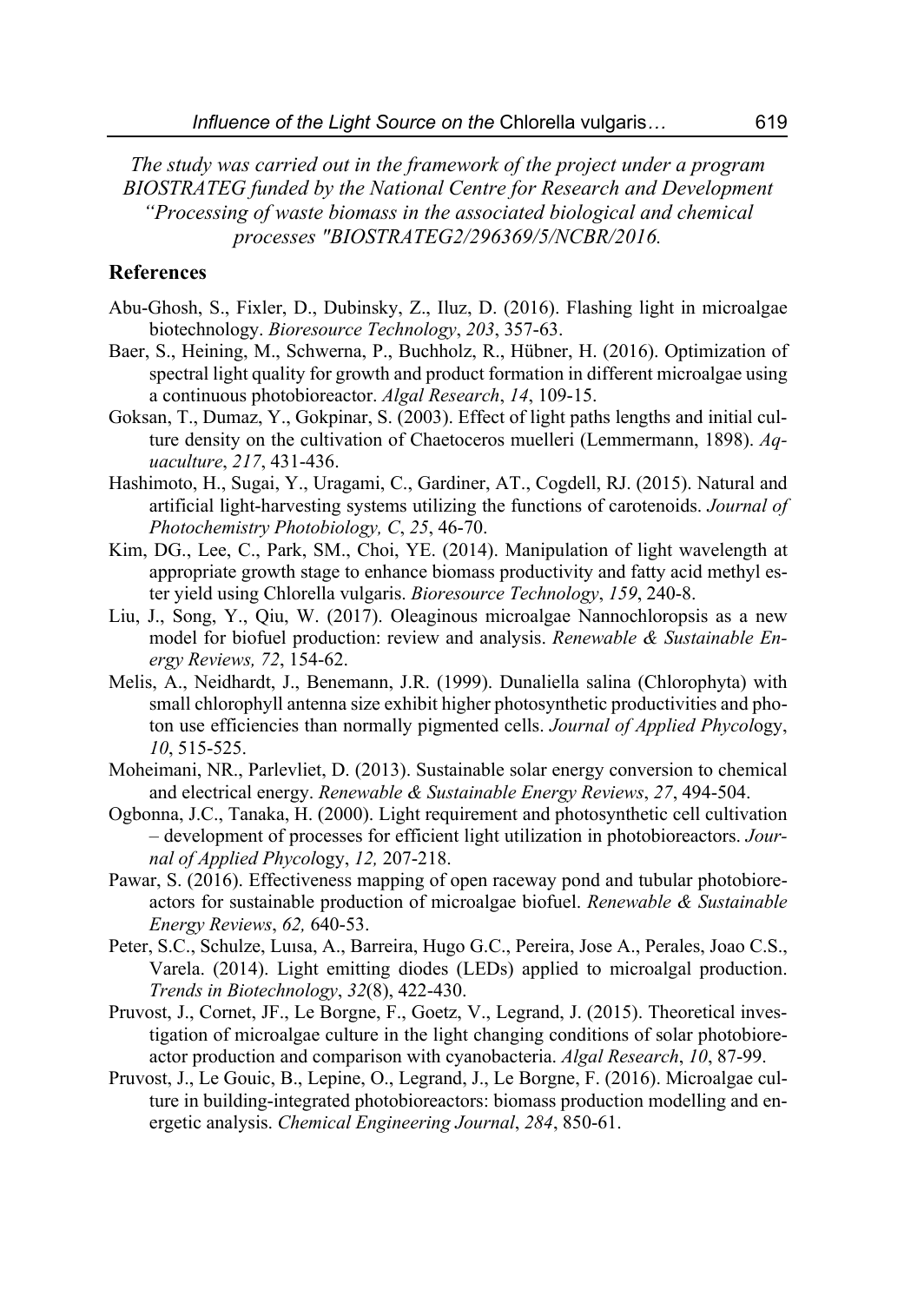- Schulze, P.S.C., Barreira, L.A., Pereira, H.G.C., Perales, J.A., Varela, J.C.S. (2014). Light emitting diodes (LEDs) applied to microalgal production*. Trends in Biotechnol, 14*, 422-30.
- Singh, P., Kumari, S., Guldhe, A., Misra, R., Rawat, I., Bux, F. (2016). Trends and novel strategies for enhancing lipid accumulation and quality in microalgae. *Renewable & Sustainable Energy Reviews*, *55*, 1-16.
- Szwaja, S., Dębowski, M., Zieliński, M., Kisielewska, M., Stańczyk-Mazanek, E., Sikorska M. (2016). Influence of a light source on microalgae growth and subsequent anaerobic digestion of harvested biomass*. Biomass and Bioenergy*, *91*, 243-249.
- Teo, CL., Atta, M., Bukhari, A., Taisir, M., Yusuf, AM., Idris, A. (2014). Enhancing growth and lipid production of marine microalgae for biodiesel production via the use of different LED wavelengths. *Bioresource Technology*, *162*, 38-44.
- Torzillo, G., Pushparaj, B., Masojidek, J., Vonshak, A. (2003). Biological constraints in algal biotechnology*. Biotechnology and Bioprocess Engineering*, 8, 339-348
- Vadiveloo, A., Moheimani, NR., Cosgrove, JJ., Bahri, PA., Parlevliet, D. (2015). Effect of different light spectra on the growth and productivity of acclimated Nannochloropsis sp. (Eustigmatophyceae). *Algal Research*, *8*, 121-7.
- Vitova, M., Bisova, K., Kawano, S., Zachleder, V. (2015). Accumulation of energy reserves in algae: from cell cycles to biotechnological applications. *Biotechnology Advances*, *33*, 1204-18.
- Wang, S-K., Stiles, AR., Guo, C., Liu, C-Z. (2014). Microalgae cultivation in photobioreactors: an overview of light characteristics. *Engineering in Life Science*, *14*, 550-9.
- Wobbe, L., Bassi, R., Kruse, O. (2016). Multi-level light capture control in plants and green algae. *Trends in Plant Science*, *21*, 55-68.
- Zhao, C., Brück, T., Lercher, JA. (2013). Catalytic deoxygenation of microalgae oil to green hydrocarbons. *Green Chemicstry*, *15*, 1697-2012.
- Zhu, X.G., Long, S.P., ort, D.R*.* (2008). What is the maximum efficiency with which photosynthesis can convert solar energy into biomass? *Current Opinion in Biotechnology*, 2(19), 153-159. DOI: 10.1016/j.copbio.2008.02.004, http://dx.doi.org/ 10.1016/j.copbio.2008.02.004.

#### **Abstract**

Many studies have proven that the type of light source and the lighting regime have significantly influenced the efficiency of microalgae biomass production and the taxonomic composition of the cultivated biomass, as well as its chemical composition. The aim of the study was to determine the influence of the light source on the productivity of *Chlorella vulgaris* biomass cultivating on anaerobic digestate. The criterion for dividing experiment into variants was the light source used.

It was found that the light source significantly influenced the *Chlorella vulgaris* growth. The highest biomass production was observed in variants with the fluorescent tube-warm light (color temperature 3000K) and the LED-warm light with 2 local maximum at 450 nm and 580 nm (color temperature 6500K). In variants with the pressure sodium lamp with the essential spectrum 570-620 nm (color temperature 2700K), the production of microalgae biomass was the lowest.